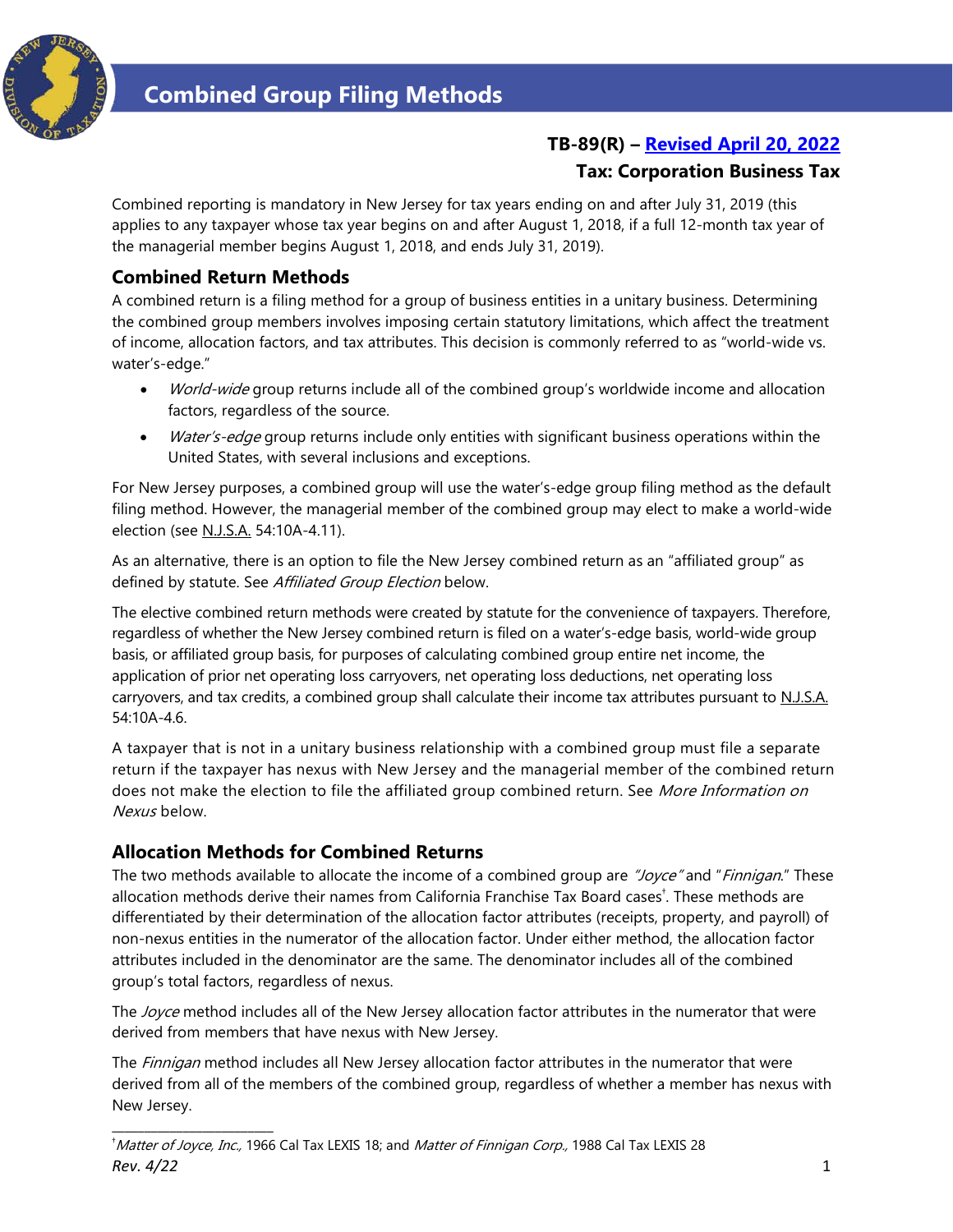The allocation method is tied to the combined return method that the managerial member uses to file the combined return. The water's-edge and world-wide group combined returns both use the Joyce method pursuant to N.J.S.A. 54:10A-4.7. As statutorily prescribed by N.J.S.A. 54:10A-4.11.c, affiliated group combined returns follow the Finnigan method.

# **The Water's-Edge Group**

**\_\_\_\_\_\_\_\_\_\_\_\_\_\_\_\_\_\_\_\_\_\_\_\_\_**

The combined group determined on a water's-edge basis will take into account the incomes and allocation factors of only the statutorily mandated members of the combined group. The water's-edge combined group *does not* take into account the incomes and allocation factors of the other members that were excluded from the water's-edge combined group. The attributes of a disregarded entity owned by a member of a combined group are included in the income and allocation factor of that member. Therefore, when making the determination of which members are included in a water's-edge combined group, the disregarded entity's tax attributes must be included by the member that owns the disregarded entity. Below are the member inclusion categories that would require an entity to be included in the water'sedge combined group pursuant to N.J.S.A. 54:10A-4.11.a (round to the nearest tenth decimal place when computing percentages):

- (1) Each member incorporated in the United States, or formed under the laws of the United States, any state, the District of Columbia, or any territory or possession of the United States, excluding any member if 80 percent or more of both a member's property and payroll during the tax year are located outside the United States, the District of Columbia, and any territory or possession of the United States;
- (2) Each member, wherever incorporated or formed, if 20 percent or more of both a member's property and payroll during the tax year are located in the United States, the District of Columbia, or any territory or possession of the United States;
- (3) Any member that earns more than 20 percent of its income, directly or indirectly,<sup>\*</sup> from intangible property or related service activities that are deductible against the income of other members of the combined group;
- (4) Each member that has income as defined under the Corporation Business Tax Act (1945), P.L. 1945, c.162 (C.54:10A-1 et seq.) and has sufficient nexus in New Jersey pursuant to section 2 of P.L. 1945, c.162 (C.54:10A-2).

Regardless of whether a member met items (1) through (3) of the member inclusion categories above, the member must be included in the combined group on the New Jersey combined return if the member has nexus with New Jersey. A member of a combined group can have nexus with New Jersey by deriving receipts from New Jersey or from any other factors pursuant to N.J.A.C. 18:7-1.6 through N.J.A.C. 18:7- 1.11. The member can have nexus as part of the unitary business of the combined group or it may have nexus independently. **Although a combined group is a taxpayer and taxed as one taxpayer pursuant to N.J.S.A. 54:10A-4(h) and N.J.S.A. 54:10A-4(z); for the purposes of N.J.S.A. 54:10A-4.7(a), P.L. 86- 272 protection for a member will be determined on an entity-by-entity basis. See the Notice on the [Revision to Division Policy on Combined Groups and P.L. 86-272](https://www.state.nj.us/treasury/taxation/cbt/combinedgroupsrevision.shtml) for information concerning the 2019, 2020, and 2021 returns.** 

<sup>\*</sup>The Division of Taxation interprets the "income, directly or indirectly, from intangible property or related service activities" in N.J.S.A. 54:10A-4.11.a(3) to mean the intangible property or the service activities related to the intangible property. This includes management fees and other intercompany service fees for managing, licensing, intellectual property defense, or other such service fees or payments related to the intangible property as well as certain research and development payments. Whether income from a service is directly or indirectly related to intangible property depends on the facts and circumstances. If the taxpayer can prove to the Division by clear and convincing evidence that an item of income from the service is not related to the intangible property, the item will be excluded.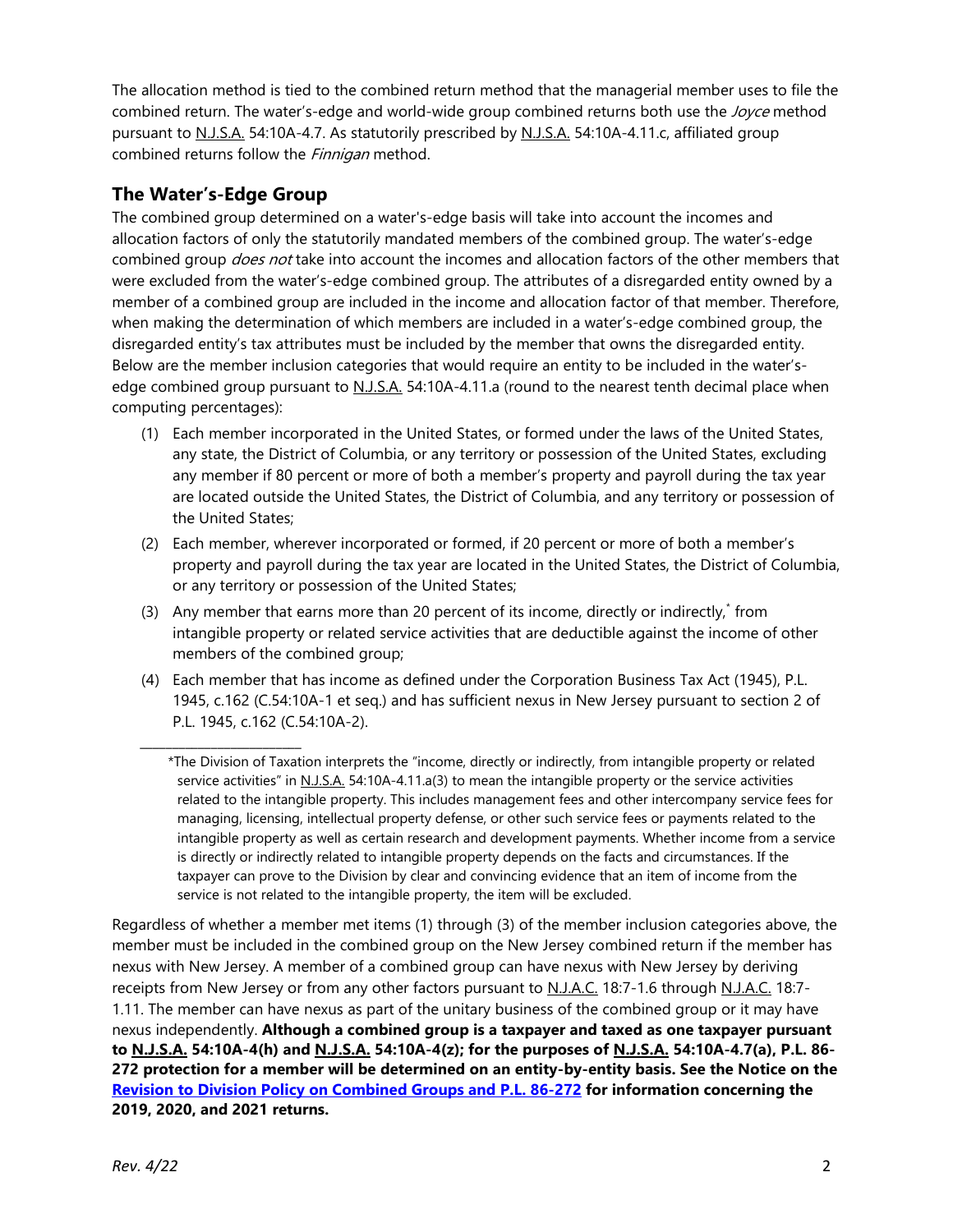# **Elective Combined Returns – World-Wide Group Basis or Affiliated Group Basis**

A New Jersey combined return will default to a water's-edge group, unless the managerial member makes a world-wide or affiliated group election (N.J.S.A. 54:10A-4.11). The election must be made on a timely filed original combined return in the tax year it becomes effective, not before or after. A world-wide group election and affiliated group election cannot be made at the same time, and the managerial member can only choose one election. The elections are binding for the tax year of the election, plus five subsequent tax years. In most cases, this will be six tax years. The election can be revoked prior to the expiration of the binding period by written request to the Director of the Division of Taxation. See *Elections made on the* [2019 CBT-100U and Elections Made on](#page-4-0) the 2020 CBT-100U, below, for information on an exception to the binding period in the first year of combined reporting. Note: original returns are considered timely if they are filed by the original due date or by the extended due date if a taxpayer receives a return extension.

**World-Wide Group Election.** When making a world-wide group election, the combined group must include all of the income, attributes, and allocation factors of all of the worldwide business entities that are members of the unitary combined group, regardless of whether such members filed a federal tax return or whether such members filed a federal consolidated return(s).

**Affiliated Group Election (for privilege periods ending on and after July 31, 2019, but ending before July 31, 2020).** For the purposes of the affiliated group election, "affiliated group" is defined pursuant to N.J.S.A. 54:10A-4(x), which states:

'Affiliated group' means an affiliated group as defined in section 1504 of the federal Internal Revenue Code, 26 U.S.C. s.1504, except such affiliated group shall include all domestic corporations that are commonly owned, directly or indirectly, by any member of such affiliated group, without regard to whether the affiliated group includes (1) corporations included in more than one federal consolidated return, (2) corporations engaged in one or more unitary businesses, or (3) corporations that are not engaged in a unitary business with any other member of the affiliated group.

The Division interprets "commonly owned" to mean the same as common ownership, regardless of whether there is a unitary relationship between the members. Common ownership is defined pursuant to N.J.S.A. 54:10A-4(aa) as:

'Common ownership' means that more than 50% of the voting control of each member of a combined group is directly or indirectly owned by a common owner or owners, either corporate or non-corporate, whether or not the owner or owners are members of the combined group. Whether voting control is indirectly owned shall be determined in accordance with section 318 of the federal Internal Revenue Code, 26 U.S.C. s.318.

The Division interprets N.J.S.A. 54:10A-4(aa) to mean that all of the ownership rules, including the beneficial and constructive ownership rules of I.R.C. section 318, apply since the definition of common ownership states that the control can be direct or indirect.

Only business entities that are treated as U.S. domestic corporations can be included in the affiliated group return. Corporations incorporated under the laws of a foreign nation that are treated as a U.S. domestic corporation for federal purposes under the provisions of the Internal Revenue Code can also be included.

The sole U.S. domestic corporation in a world-wide combined group cannot make the affiliated group election on its own. In this situation, the combined group must file a water's-edge or world-wide group combined return.

An affiliated group election by the U.S. domestic affiliate corporation does not relieve the non-U.S. affiliate corporations of their New Jersey Corporation Business Tax liability. Thus, any non-U.S. corporations organized outside of the United States that are not treated as U.S. domestic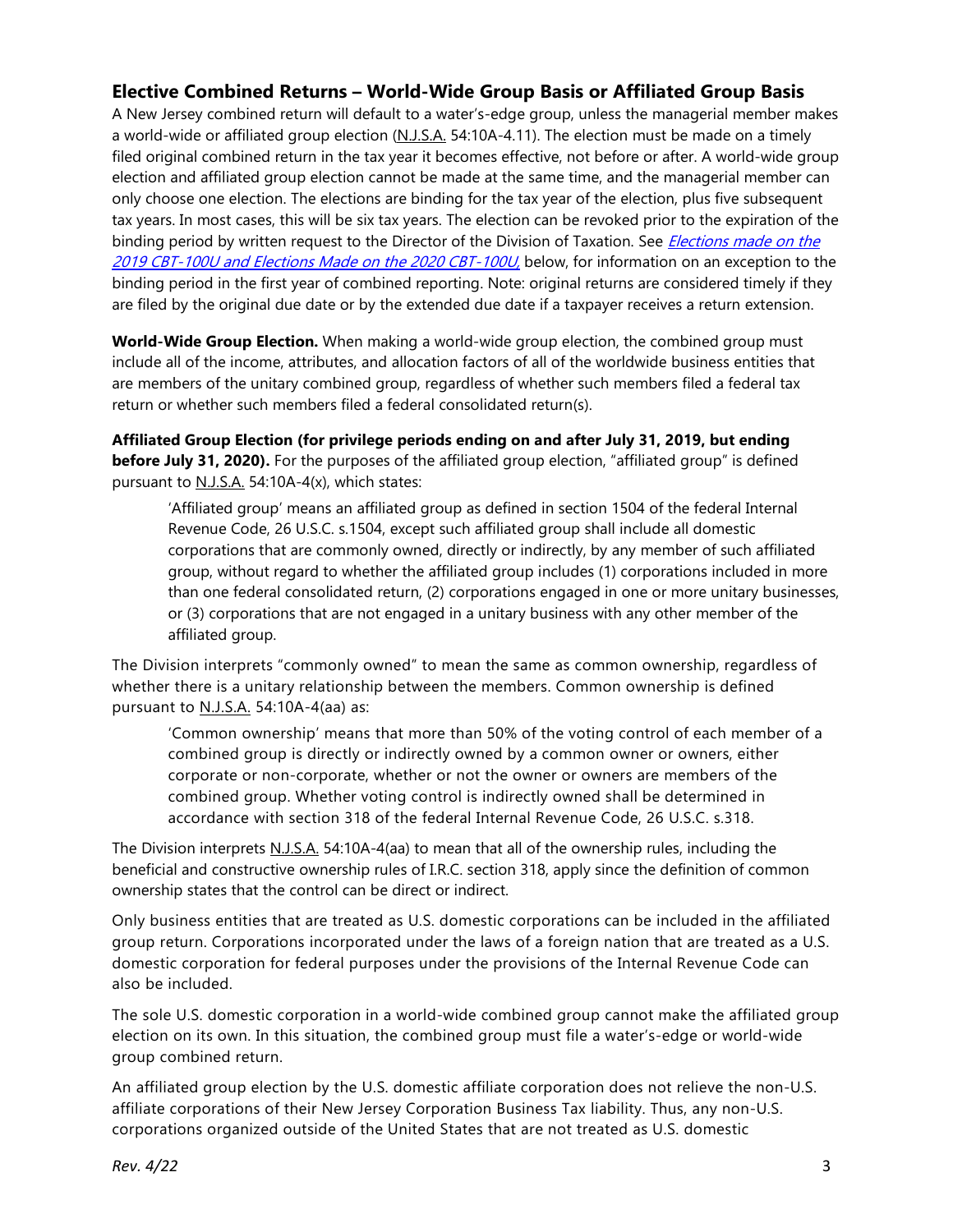corporations must also file a combined return separate from the U.S. domestic affiliate combined return if the non-U.S. corporations are in a unitary business, at least one of the non-U.S. corporations has nexus with New Jersey, and the non-U.S. corporations meet one of the inclusion categories in a mandatory water's-edge group combined return with the other non-U.S. corporations. The non-U.S. corporations that have nexus with New Jersey that are not in a unitary business relationship with each other must file separate returns.

If the managerial member elects to determine the members of a combined group on an affiliated group basis, the taxable members must take into account the entire net income or loss and allocation factors of all of the members of its affiliated group, regardless of whether such members are engaged in a unitary business that are subject to tax or would be subject to tax under the Corporation Business Tax Act if doing business in this State. Unlike the water's-edge combined group return and the world-wide group elective combined return, the sourcing method for affiliated group returns follows the *Finnigan* method for allocation of receipts because N.J.S.A. 54:10A-4.11.c specifically differentiates the sourcing method to use for affiliated group elective combined returns from the sourcing used for water's-edge and world-wide combined returns in N.J.S.A. 54:10A-4.7, to include all of the New Jersey receipts of all of the members of a combined group filing an affiliated group elective combined return, regardless of whether a member is subject to tax based on income in New Jersey so long as one of the members is a taxable member.

**Affiliated Group Election (for privilege periods ending on and after July 31, 2020).** P.L. 2020, c. 118 (Chapter 118), clarified the definition of affiliated group for the purposes of the affiliated group election to specify that an affiliated group elective combined return would include the true U.S. footprint of a multinational business enterprise, without having to potentially file multiple combined returns.

For the purposes of the affiliated group election, "affiliated group" is defined pursuant to N.J.S.A. 54:10A- $4(x)$ , as:

'Affiliated group' means, for purposes of section 23 of P.L.2018, c.48 (C.54:10A-4.11), an affiliated group as defined in section 1504 of the federal Internal Revenue Code, 26 U.S.C. s.1504, except such affiliated group shall include all U.S. domestic corporations that are commonly owned, directly or indirectly, by any member of such affiliated group, without regard to whether the affiliated group includes (1) corporations included in more than one federal consolidated return, (2) corporations engaged in one or more unitary businesses, or (3) corporations that are not engaged in a unitary business with any other member of the affiliated group.

For purposes of this subsection:

'U.S. domestic corporations' means: (1) business entities wherever incorporated or formed that are U.S. domestic corporations, are deemed to be, or are treated as U.S. domestic corporations under the provisions of the federal Internal Revenue Code; or (2) any entities incorporated or formed under the laws of a foreign nation that are required to file federal tax returns if such entities have effectively connected income within the meaning of the federal Internal Revenue Code; and

'commonly owned' means that more than 50 percent of the voting control of each member of an affiliated group is directly or indirectly owned by a common owner or owners, either corporate or non-corporate, whether or not the owner or owners are members of the affiliated group. Whether voting control is indirectly owned shall be determined in accordance with section 318 of the federal Internal Revenue Code (26 U.S.C. s.318).

The Division interprets **commonly owned** to mean that the ownership rules, including the beneficial and constructive ownership rules of I.R.C. section 318 apply since the definition of common ownership states that control can be direct or indirect.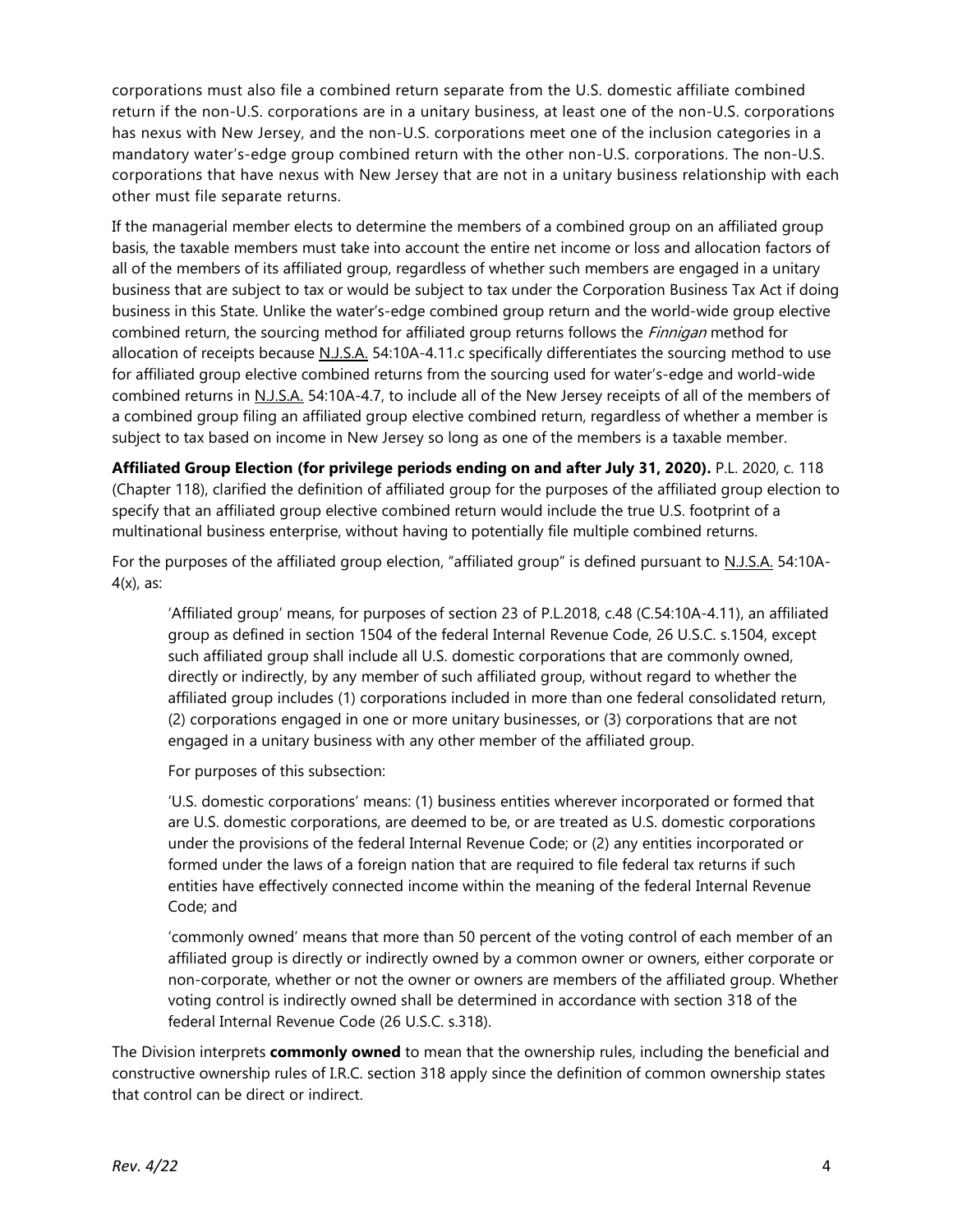Only business entities that are U.S. domestic corporations (as defined in the statute) for the purposes of the definition can be included in the affiliated group return. Non-U.S. corporations that do not file a federal return cannot be included in a New Jersey affiliated group combined return.

**Note:** In most cases, the New Jersey affiliated group combined return constitutes the multinational corporation's entire U.S. footprint.

The sole U.S. domestic corporation in a world-wide combined group cannot make the affiliated group election on its own. In this situation, the combined group must file a water's-edge or world-wide group combined return.

An affiliated group election by the U.S. domestic corporations does not relieve a non-U.S. corporations of their New Jersey Corporation Business Tax liability. Thus, any non-U.S. corporations organized outside the United States that does not file a federal return, but has nexus with New Jersey, must still file a separate New Jersey Corporation Business Tax return.

If the managerial member elects to determine the members of a combined group on an affiliated group basis, the taxable members must take into account the entire net income or loss, and allocation factors of, all the members of its affiliated group. This is true regardless of whether such members are engaged in a unitary business that is subject to tax or would be subject to tax under the Corporation Business Tax Act if they were doing business in this State. Unlike the water's-edge combined group return and the worldwide group elective combined return, the sourcing method for affiliated group returns follows the Finnigan method for allocation of receipts. This is because N.J.S.A. 54:10A-4.11.c specifically differentiates the sourcing method to use for affiliated group elective combined returns from the sourcing used for water's-edge and world-wide combined returns in N.J.S.A. 54:10A-4.7, to include all of the New Jersey receipts of all the members of a combined group filing an affiliated group elective combined return, regardless of whether a member is subject to tax based on income in New Jersey so long as one of the members is a taxable member.

For a non-U.S. corporation that is a U.S. domestic corporation for purposes of the New Jersey affiliated group election, because such an entity files a federal return and has effectively connected income, only such effectively connected income, and other U.S. source income, of that corporation is included in the entire net income and allocation factor of the affiliated group. Such corporation's other income (that is not effectively connected income or other U.S. source income) and attributes would not be included.

#### <span id="page-4-0"></span>**Elections Made on the 2019 CBT-100U and Elections Made on the 2020 CBT-100U**

N.J.S.A. 54:10A-4.11(b) provides that:

A world-wide election or an affiliated group election is effective only if made on a timely filed, original return for a privilege period by the managerial member of the combined group. Such election is binding for, and applicable to, the privilege period for which it is made and for the five immediately succeeding privilege periods. Provided however, the election can be revoked prior to the expiration of the binding period by written request to the Director of Taxation for reasonable cause including but not limited to a substantial change in ownership, members of the combined group or principal business, or changes in tax law, regulation or policy.

Chapter 118 also included several changes impacting combined groups for privilege periods ending on and after July 31, 2019 and future privilege periods. These changes may impact taxpayers' decisions on their combined return filing method option. By statute, the filing method election cannot be changed because it must be made on a timely filed original return and would otherwise be binding for the subsequent five privilege periods in addition to the current tax year. **However, as a result of the law change, the Division of Taxation is providing a one-time exception to prospectively allow a change to the combined group's filing methods. Filing method elections selected on the 2019 CBT-100U will not be binding for subsequent years. Instead any election the combined group makes on their**